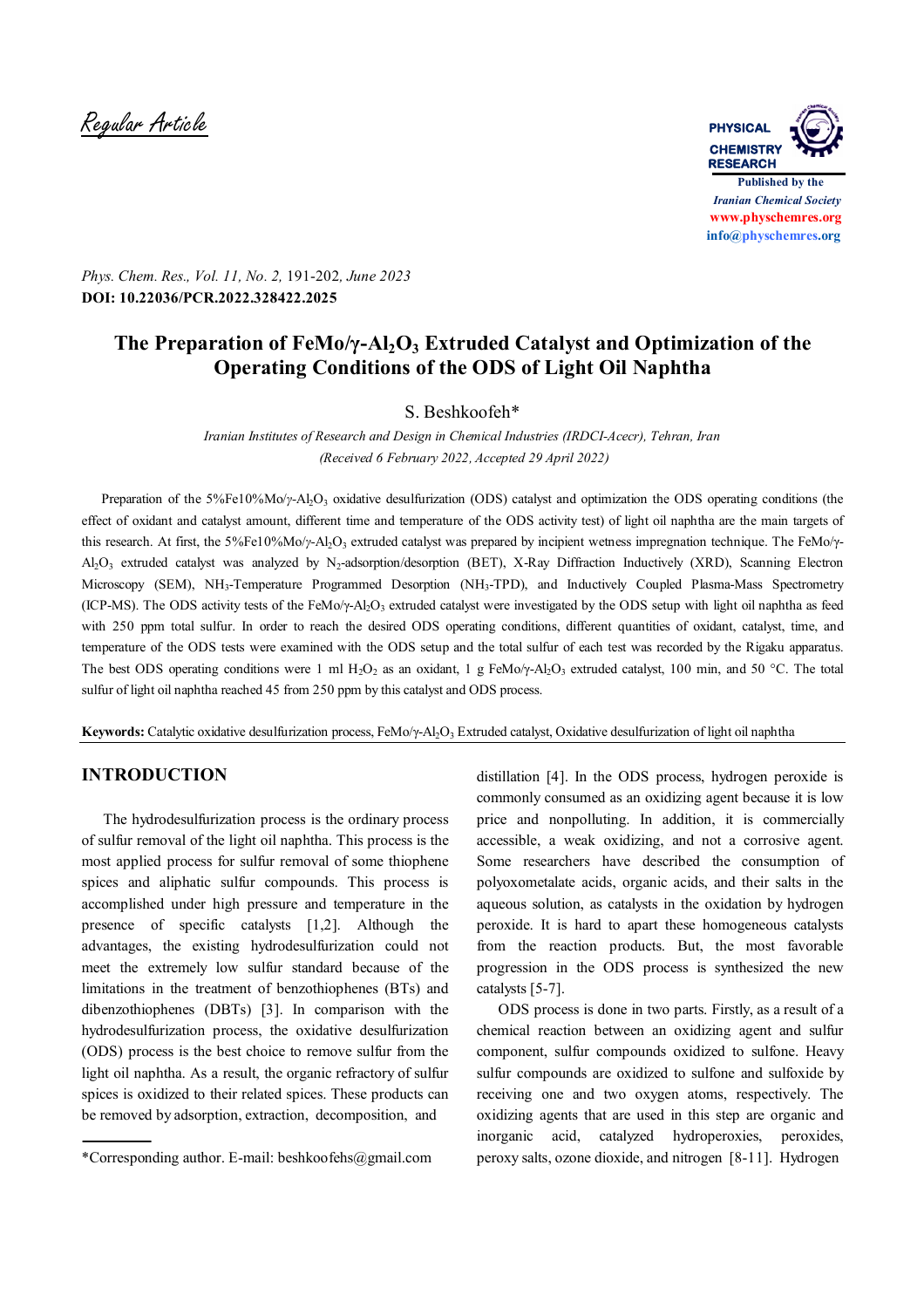peroxide with low environmental pollution is the best oxidizing agent in the ODS process [4]. Finally, the oxidized sulfur is separated from oil due to use the polar solvent [12-14]. In this process, after converting sulfur components to sulfone, they are separated by extraction, distillation, and adsorption. Oxidation of thiophene spices to sulfonates increases their molecular weight and polarity that facilitates separation by adsorption, extraction, and distillation. Equation (1) shows the ODS process of 4,6 dimethyl dibenzothiophene (DBT) under low operating conditions and in the presence of a catalyst [15].



The ODS process of DBT reactions with catalyst

In refineries, sulphones are separated with high polarity solvents such as methanol, dimethylformamide, acetonitrile, and dimethyl sulfoxide [16]. In the ODS process, sulfur removal is mostly done by using polar solvents that can be regenerated and recycled by distillation [10]. Using suitable adsorbents such as silica gel, silica-alumina and zeolites is another way to remove sulfones [17-19]. The Unipure and Sulphu techniques are two new ODS processes that have been commercialized for sulfur removal. The two ODS processes vary in the mechanism and the type of oxidizing agent [19-22].

 Most physical chemistry specifications of the ODS catalysts are similar. Although, differences in the synthesized process influenced their performance, mechanical strength, and activity [23]. One of the best catalyst support is gamma alumina. Because it has high specific surface area  $(170-270 \text{ m}^2 \text{ g}^{-1})$ , pore volume  $(0.5 0.8 \text{ cm}^3 \text{ g}^{-1}$ ) and low price [22].

 Beshkoofeh *et al*. (2021) [24,25] studied the influence of the pH, molybdenum amount, and some of the transition metals on the catalyst activity of the ODS process. The ODS activity was analyzed with ODS setup and synthesized

catalysts. The catalyst with 10wt%Mo (as an active metal) and  $5wt\%Co$  content (as a promoter) at  $pH = 4$  was selected as the best ODS catalyst. Tireli *et al*. (2020) [26] prepared three novel catalysts with an iron and molybdenum mixed oxide (Fe/Mo) on an aluminum pillared clay (Al-PILC) support. These materials were characterized by scanning electron microscopy/energy dispersive spectroscopy (SEM/EDS), X-ray diffraction (XRD), temperature programed reduction (TPR), and nitrogen (N2) physisorption at 77 K. Characterizations indicated that the metal particles were dispersed on the surface of the three catalysts. The catalytic tests showed good results for DBT oxidation using the synthesized catalysts, with high turnover frequency (TOF) values, particularly for the material with 5.0wt.%Fe/Mo. Syakila *et al.,* (2022) [27] studied ultra-low sulfur removal of diesel with low-cost technology under mild conditions. The  $CoFe/Al<sub>2</sub>O<sub>3</sub>$  catalyst was prepared through the wet impregnation method. This catalyst was used as the catalyst for sulfur removal of diesel. Lopez Lona *et al.* (2021) [28] prepared New WFe oxides based catalysts by successive or simultaneous impregnation method on pseudo-boehmite in order to understand the role of Fe and evaluate the influence of the preparation method, W loading, and partial reduction of supported species, on the oxidative desulfurization (ODS) performance of dibenzothiophene compounds (DBTs).

 This work represents the synthesized, characterized of the *γ*-Al<sub>2</sub>O<sub>3</sub> and FeMo/γ-Al<sub>2</sub>O<sub>3</sub> extruded catalysts. Furthermore**,** all the synthesized catalysts were characterized by  $N_2$ -adsorption/desorption, X-Ray Diffraction (XRD), Scanning Electron Microscopy (SEM), NH<sub>3</sub>-Temperature Programmed Desorption (NH<sub>3</sub>-TPD), and Inductively Coupled Plasma Mass Spectrometry (ICP-MS). The FeMo/ $\gamma$ -Al<sub>2</sub>O<sub>3</sub> extruded catalyst is used for the ODS activity test of light oil naphtha with 250 ppm sulfur. The operating conditions of ODS are investigated in different quantities of oxidant, FeMo/ $\gamma$ -Al<sub>2</sub>O<sub>3</sub> extruded catalyst, time, and temperature. According to the results, the best ODS activity test was selected.

#### **EXPERIMENTAL**

#### **Materials**

Table 1 shows the specifications of all raw materials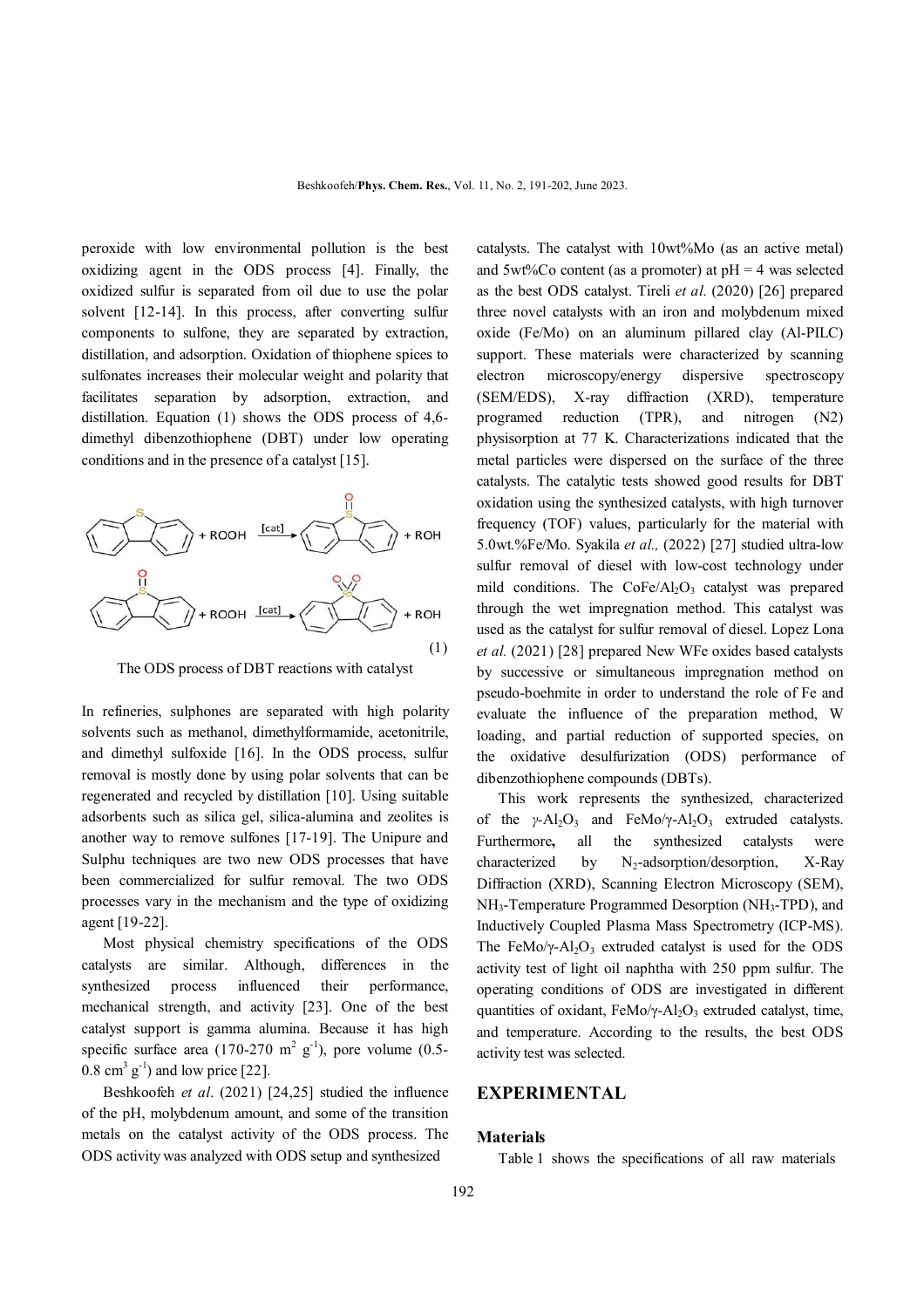| No. | Chemical name                          | Purity           | Company        |
|-----|----------------------------------------|------------------|----------------|
|     | Hydroxyethyl cellulose                 | Industrial grade | Iran           |
|     | Ammonium hepta molybdate tetra hydrate | 99%              | Merck, Germany |
|     | Iron(III) chloride hexahydrate         | 99%              | Merck, Germany |
| 4   | Distilled water                        | Industrial grade | Iran           |
|     | Hydrogen peroxide                      | Industrial grade | Iran           |
| 6   | Acetonitrile                           | Industrial grade | Iran           |
|     | Methanol                               | Industrial grade | Iran           |
| 8   | Phosphoric acid                        | Industrial grade | Iran           |
|     | Ammonia                                | Industrial grade | Iran           |

**Table 1.** Specifications of all the Raw Materials which are Used to Prepare FeMo/γ-Al<sub>2</sub>O<sub>3</sub> Extruded Catalyst and ODS Activity Tests

which are used to prepare FeMo/ $\gamma$ -Al<sub>2</sub>O<sub>3</sub> extruded catalyst and for ODS activity tests. The main raw material that was used as the precursor is boehmite powder with the Surface Area (SA) > 205 m<sup>2</sup> g<sup>-1</sup>, Total Pore Volume (TPV) =  $0.47 \text{ cm}^3 \text{ g}^{-1}$ , Average Pore Diameter (APD) = 8.08 nm, 100 mesh.

#### **Analysis Equipment**

 The specific surface area (SSA), total pore volume (TPV), and average pore diameter (APD) of FeMo/ $\gamma$ -Al<sub>2</sub>O<sub>3</sub> extruded catalyst were analyzed by using BET (Belsorp mini II, BEL JAPAN). All  $\gamma$ -Al<sub>2</sub>O<sub>3</sub> and FeMo/ $\gamma$ -Al<sub>2</sub>O<sub>3</sub> extruded catalysts were treated at the temperature of 300 ºC for 3 h under vacuum before analysis in order to remove water and impurities (Belprep vac II, BEL JAPAN). This analysis was done in liquid nitrogen  $(N_2)$  at -196 °C. The BET isotherms are used to determine the Brunauer-Emmett-Teller (BET). SSA, TPV, and APD distributions were specified by using the Barrett-Joyner-Halenda (BJH) method of the isotherm. The TPV was evaluated from the  $N_2$  uptake value at  $P/P_0 = 0.98$  (ISO 15901-2-2006, ISO 15901-3-2007). The XRD wide-angle patterns of the FeMo/y-Al<sub>2</sub>O<sub>3</sub> extruded catalysts were done with a P analytical X' Pert Pro model with a CuKα anti cathode  $(\lambda = 1.54 \text{ Å}; 40 \text{ kV}; 40 \text{ mA})$  between 10°-90° for 20. It uses a 0.1° step with an integration time of 4 s. The surface morphology of the FeMo/ $\gamma$ -Al<sub>2</sub>O<sub>3</sub> extruded catalysts was accomplished by using SEM by ZEISS (Germany) SIGMA VP. NH<sub>3</sub>-TPD analysis was accomplished with

Micromeritics ChemiSorb 2750 device. ICP-MS was accomplished with PerklinElmer, Optima 7300 model (U.S.A.). Furthermore, the catalytic oxidative desulfurization activity test is tested under the special feed (light oil naphtha) with 250 ppm of sulfur. The total sulfur of each ODS activity test was specified by Rigaku apparatus (U.S.A.) with a semiconductor Silicone PIN diode detector pursuant to ASTMD: 4294.

#### **Oxidative Desulfurization Activity Test**

 ODS activity test was accomplished in a 100 ml jacketed round-bottom flask with a condenser and magnetic stirrer and recirculation water bath to control temperature and pressure. The 50 ml of light oil naphtha (250 ppm total sulfur) was used as feed in the bottom flask. In a common test, the FeMo/ $\gamma$ -Al<sub>2</sub>O<sub>3</sub> extruded catalyst and H<sub>2</sub>O<sub>2</sub> were mixed under strong stirring speed. At that time, the mixtures were maintained at 30 ºC. Then, the oil portion of the samples was decanted with the suitable solvent three times. The total sulfur was specified by the Rigaku apparatus. The specification of the light oil naphtha is shown in Table 2.

#### **The Synthesized FeMo/γ-Al2O3 Extruded Catalyst**

 Boehmite powder as the precursor was mixed with 5% hydroxyethyl cellulose (HEC) as a binder. At the same time, the powder was blended with adequate distilled water (about 5 ml). The mixture was kneaded until it get a homogeneous paste. Next, the paste was passed through the extruder and dried for 2 h at room temperature. Then, the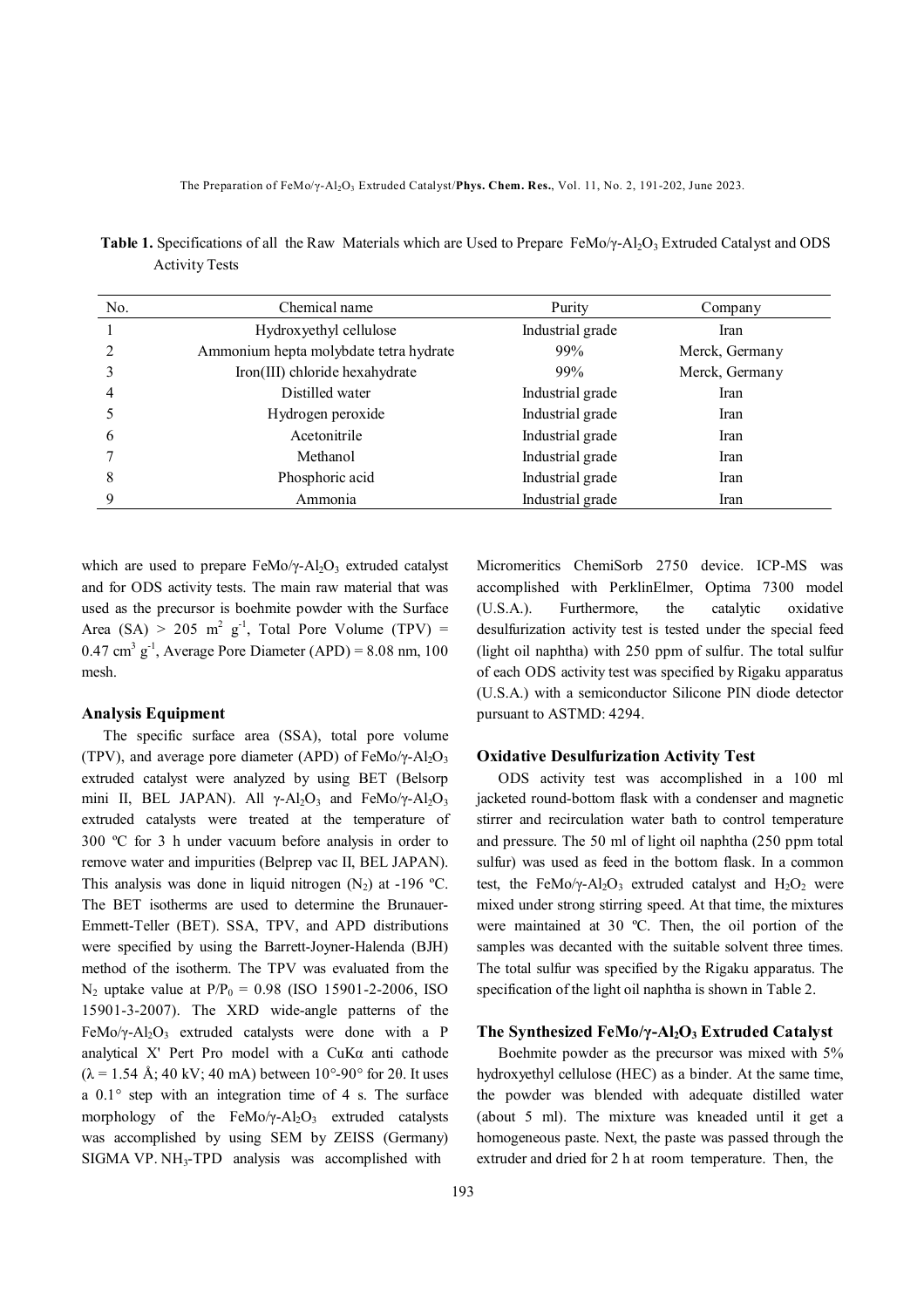| No.            | Analysis               | Unit                  | Result        | Method    |
|----------------|------------------------|-----------------------|---------------|-----------|
| 1              | Appearance             |                       | Yellow liquid | Visual    |
| $\overline{2}$ | Density at 15.6 °C     | $kg \, \text{m}^{-3}$ | 736.1         | ASTMD1298 |
| 3              | Total sulfur           | ppm                   | 250           | ASTMD4294 |
| 4              | Flash point            | °C                    | Free          | ASTMD93   |
| 5              | Corrosion at 50 °C     |                       | 1a            | ASTMD130  |
| 6              | Distillation-IBP       | $\rm ^{o}C$           | 75            | ASTMD86   |
| 7              | Distillation-5%        | $\rm ^{o}C$           | 90            | ASTMD86   |
| 8              | Distillation-10%       | $\rm ^{o}C$           | 95            | ASTMD86   |
| 9              | Distillation-20%       | $\rm ^{o}C$           | 101           | ASTMD86   |
| 10             | Distillation-30%       | $\rm ^{o}C$           | 106           | ASTMD86   |
| 11             | Distillation-40%       | $\rm ^{o}C$           | 111           | ASTMD86   |
| 12             | Distillation-50%       | $\rm ^{o}C$           | 115           | ASTMD86   |
| 13             | Distillation-60%       | $\rm ^{o}C$           | 119           | ASTMD86   |
| 14             | Distillation-70%       | $\rm ^{o}C$           | 125           | ASTMD86   |
| 15             | Distillation-80%       | $\rm ^{o}C$           | 134           | ASTMD86   |
| 16             | Distillation-90%       | $\rm ^{o}C$           | 146           | ASTMD86   |
| 17             | Distillation-95%       | $\rm ^{o}C$           | 162           | ASTMD86   |
| 18             | Distillation-FBP       | $\rm ^{o}C$           | 192           | ASTMD86   |
| 19             | Distillation-residue   | Vol.%                 | 1             | ASTMD86   |
| 20             | Distillation-loss      | Vol.%                 | $\theta$      | ASTMD86   |
| 21             | Distillation at 380 °C | Vol.%                 |               | ASTMD86   |

 **Table 2.** Specifications of the Light Oil Naphtha

extruded was dried in an oven at 120 ºC for 24 h. Eventually, it was calcined up to 600 ºC in the furnace with temperature programing rate of 100  $^{\circ}$ C h<sup>-1</sup> to reach the extruded γ-Al<sub>2</sub>O<sub>3</sub> catalyst support. Properly, the extruded γ- $Al_2O_3$  catalyst support had the following specifications (length = 2-7 mm, SSA = 155-205 m<sup>2</sup> g<sup>-1</sup>, TPV <  $0.75$  cm<sup>3</sup> g<sup>-1</sup>, APD = 13.58 nm). FeMo/γ-Al<sub>2</sub>O<sub>3</sub> extruded catalyst was prepared by incipient wetness impregnation technique. In order to obtain  $FeMo/\gamma$ -Al<sub>2</sub>O<sub>3</sub> extruded catalysts with 10%Mo and 5%Fe, 0.63g of ammonium hepta molybdate and 1.64 g iron(III) chloride hexahydrate were dissolved in a specific volume of distilled water. Afterwards, two solutions were mixed with 0.35 g phosphoric acid until to reach the solution with  $pH = 7$ . The extruded  $\gamma$ -Al<sub>2</sub>O<sub>3</sub> catalyst support was placed in the rotary evaporator at 50 °C for 2 h with the solution of the mixed of the salts. Then, the wet extruded  $\gamma$ -Al<sub>2</sub>O<sub>3</sub> catalyst support was impregnated in a thermal cabinet with a thermal

of (40-120) °C. The samples were dried in an oven at 120 °C for 24 h. In order to sit molybdenum and iron on extruded  $\gamma$ -Al<sub>2</sub>O<sub>3</sub> catalyst support a, it must appear molybdenum oxide and iron oxide on the  $\gamma$ -Al<sub>2</sub>O<sub>3</sub> catalyst support So, the extruded catalyst was calcined up to 600 °C in the furnace with a temperature programing rate of  $100 °C h^{-1}$ .

programming rate of 10 ºC/20 min in the temperature range

## **The Effect of Oxidant Agent (H2O2) Quantity on the ODS Activity Test**

 ODS activity tests were done as in section 2.3. In a typical test,  $H_2O_2$  with different quantities  $(0, 1, 2, 3, 4$  ml) were blended with the light oil naphtha under the intense stirring speed. Next, the mixtures were maintained at 30 º C. Finally, the oil phase of the samples was decanted with extracted solvent three times. The total sulfur was measured by the Rigaku apparatus. Table 3 and Fig. 1 show the results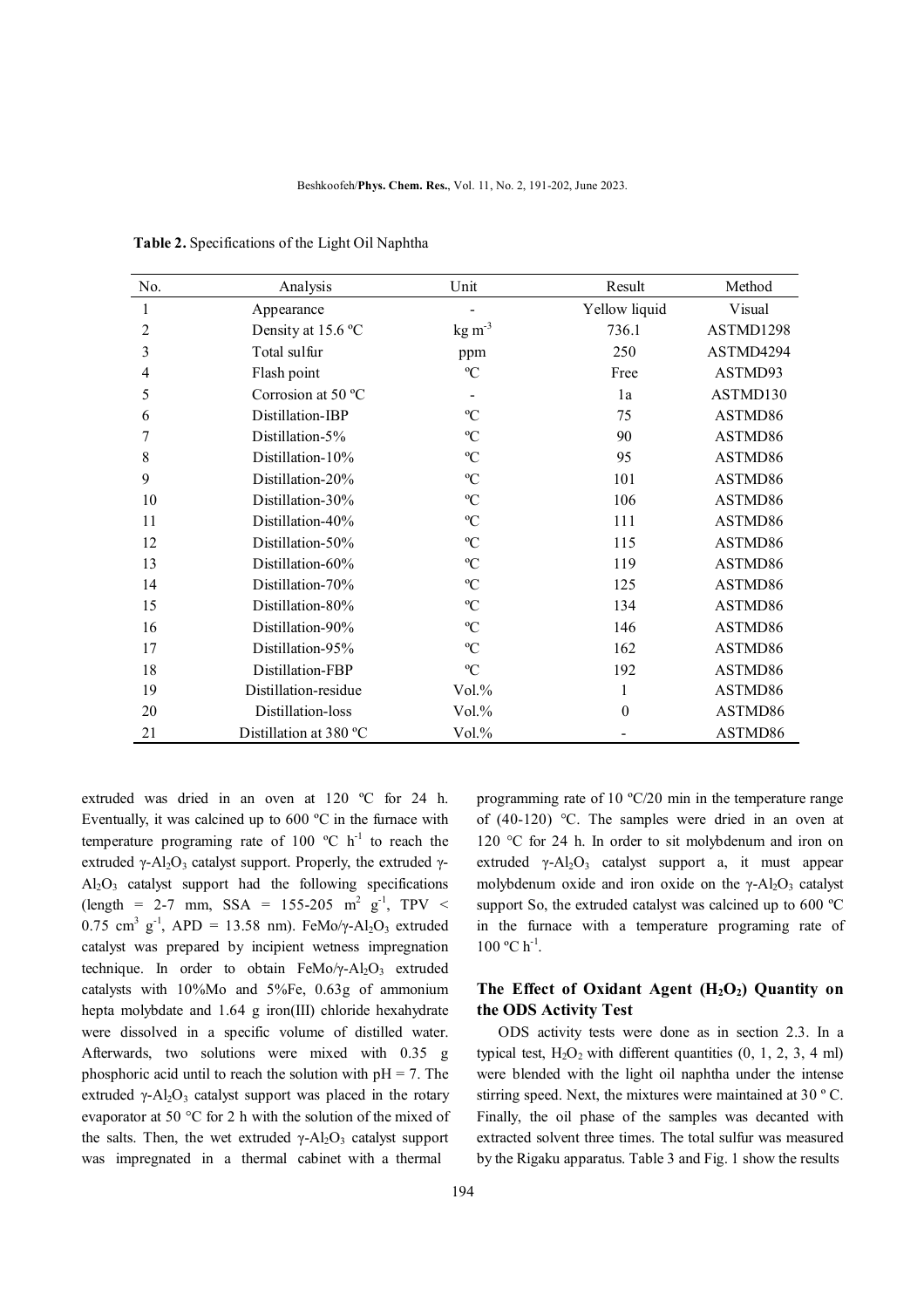| $H_2O_2$     |     |     |     |    |    |
|--------------|-----|-----|-----|----|----|
| (ml)         |     |     |     |    |    |
| Total sulfur | 250 | 115 | 105 | 98 | 82 |
| (ppm)        |     |     |     |    |    |



**Table 3.** The Results of the ODS Activity Test with Different Quantities of  $H_2O_2$ 

of the ODS activity test with different amounts of  $H_2O_2$ .

## **The Effect of the FeMo/γ-Al2O3 Extruded Catalyst Quantity on the ODS Activity Test**

 ODS activity tests were accomplished as the same as section 2.3. In a typical test, the FeMo/ $\gamma$ -Al<sub>2</sub>O<sub>3</sub> extruded catalysts with different quantities  $(0, 0.5, 1, 1.5, 2, g)$  were slowly mixed with light oil naphtha and 1 ml  $H_2O_2$  under the intense stirring speed. Next, the mixtures were maintained at 30 ºC. Finally, the oil phase of the samples was decanted with extracted solvent three times. The total sulfur was recorded by the Rigaku apparatus. Table 4 and Fig. 2 show the results of the ODS activity test with different amounts of FeMo/γ-Al<sub>2</sub>O<sub>3</sub> extruded catalyst.

#### **The Time Effect on ODS Activity Test**

 ODS activity tests were accomplished as the same as section 2.6 at different time (50, 70, 90, 100, and 120 min) at 30 ºC. Then the oil phase of samples was decanted with extracted solvent three times. The total sulfur was recorded by the Rigaku apparatus. Table 5 and Fig. 3 show the results of the ODS activity test at different times.

 **Table 4.** The Results of the ODS Activity Test with Different Quantities of FeMo/γ-Al<sub>2</sub>O<sub>3</sub> Extruded Catalyst



**Fig. 2.** Total sulfur verse different quantities of the FeMo/γ-  $Al_2O_3$  extruded catalyst.



**Fig. 3.** Total sulfur verse different times (min).

 **Table 5.** The Results of the ODS Activity Test with Different Times

| Time<br>(min)        | 50 | 70 | 90 | 100 | 120 |
|----------------------|----|----|----|-----|-----|
| Total sulfur<br>(ppm | 83 |    |    | 60  | 54  |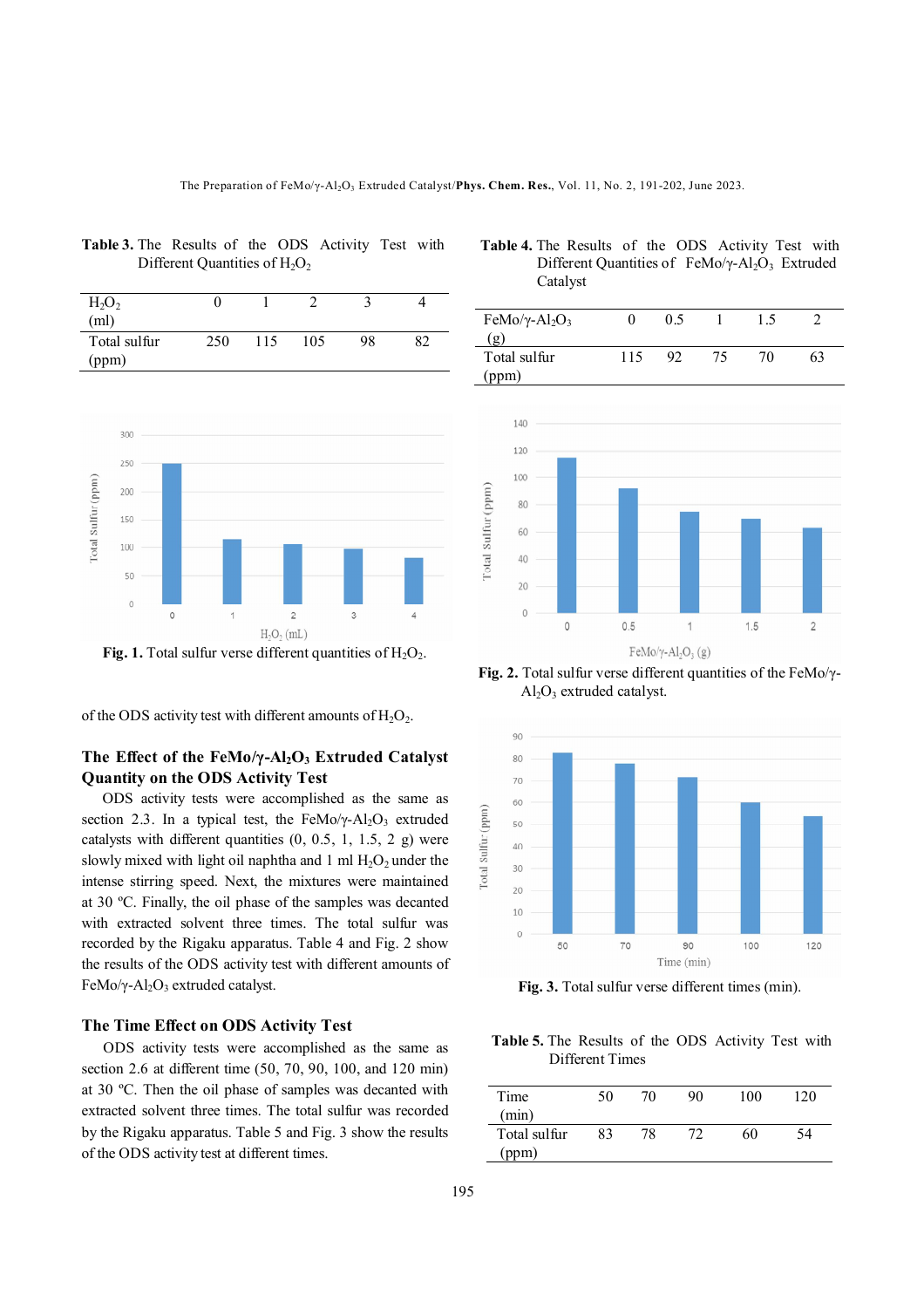### **The Temperature Effect on ODS Activity Test**

 ODS activity tests were accomplished as the same as the previous section at different temperatures (30, 40, 50, 60, and 70 ºC). The mixtures were blended for 100 min. Then, the oil phase of samples was decanted with extracted solvent three times. The total sulfur was recorded by the Rigaku apparatus. Table 6 and Fig. 4 show the results of the ODS activity test with different temperatures.

## **RESULTS AND DISCUSSION**

### **Catalyst Characterization**

 Catalyst synthesized procedure can also play an important role in evaluating the efficiency of the catalyst. Table 7 shows the physical chemistry properties of  $\gamma$ -Al<sub>2</sub>O<sub>3</sub> and FeMo/ $\gamma$ -Al<sub>2</sub>O<sub>3</sub> extruded catalyst. The BET results show that the amounts of SSA, APD, and TPV of FeMo/ $\gamma$ -Al<sub>2</sub>O<sub>3</sub> extruded catalyst decreased with the impregnation of two metals on the  $\gamma$ -Al<sub>2</sub>O<sub>3</sub> [29]. The pore size distribution of the  $\gamma$ -Al<sub>2</sub>O<sub>3</sub> and FeMo/ $\gamma$ -Al<sub>2</sub>O<sub>3</sub> extruded catalysts that were analyzed by the BJH method were shown in Fig. 5. The figure shows that the  $\gamma$ -Al<sub>2</sub>O<sub>3</sub> and FeMo/ $\gamma$ -Al<sub>2</sub>O<sub>3</sub> extruded catalysts have the same mesoporous structure. According to Fig. 6 and IUPAC classification,  $\gamma$ -Al<sub>2</sub>O<sub>3</sub> and FeMo/ $\gamma$ -Al<sub>2</sub>O<sub>3</sub> extruded catalyst showed type IV isotherms with  $H_2$ hysteresis loop. Most mesoporous materials owing to complex pore networks are made up of pores with wide pore size distribution [29].



Fig. 4. Total sulfur verse different temperatures (°C).



**Fig. 5.** BJH plot of the  $\gamma$ -Al<sub>2</sub>O<sub>3</sub> and FeMo/ $\gamma$ -Al<sub>2</sub>O<sub>3</sub> extruded catalyst.



**Fig. 6.** Adsorption/Desorption isotherms of the  $\gamma$ -Al<sub>2</sub>O<sub>3</sub> and FeMo/γ-Al<sub>2</sub>O<sub>3</sub> extruded catalyst.

 **Table 6.** The Results of the ODS Activity Test with Different Temperatures

| Temperature  | 30 | 40 | 50 | 60 | 70  |
|--------------|----|----|----|----|-----|
| $\circ$ C)   |    |    |    |    |     |
| Total sulfur | 60 | 53 | 45 | 87 | 103 |
| (ppm)        |    |    |    |    |     |

 Table 8 shows the results of the ICP-MS analysis of the *γ*-Al<sub>2</sub>O<sub>3</sub> and FeMo/γ-Al<sub>2</sub>O<sub>3</sub> extruded catalyst [30]. The presence of phosphorus is often applied as a secondary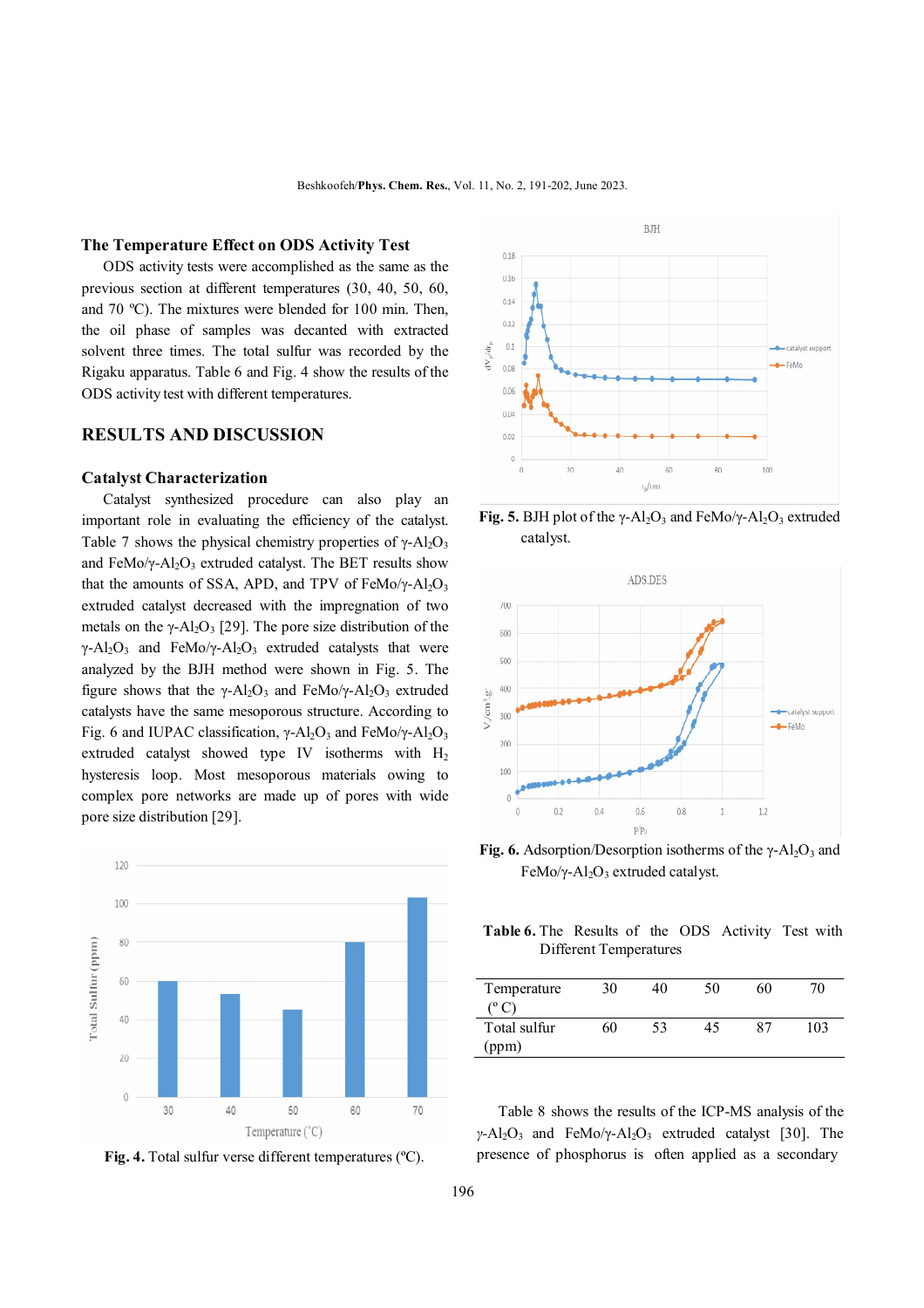The Preparation of FeMo/γ-Al<sub>2</sub>O<sub>3</sub> Extruded Catalyst/Phys. Chem. Res., Vol. 11, No. 2, 191-202, June 2023.

| Catalyst                                 | BET   |                |                       | BJH (Adsorption branch) |      |                |
|------------------------------------------|-------|----------------|-----------------------|-------------------------|------|----------------|
|                                          | APD   | <b>SSA</b>     | TPV                   | TPV                     | PR   | <b>SSA</b>     |
|                                          | (nm)  | $(m^2 g^{-1})$ | $\rm (cm^3 \ g^{-1})$ | $\rm (cm^3 \ g^{-1})$   | (nm) | $(m^2 g^{-1})$ |
| $\gamma$ -Al <sub>2</sub> O <sub>3</sub> | 13.58 | 215.43         | 0.75                  | 0.75                    | 6.03 | 237.97         |
| FeMo/y-Al <sub>2</sub> O <sub>3</sub>    | 1.49  | 162.48         | 0.52                  | 0.52                    | 6.91 | 173.60         |

**Table 7.** The BET, BJH Results of the  $\gamma$ -Al<sub>2</sub>O<sub>3</sub> and FeMo/ $\gamma$ -Al<sub>2</sub>O<sub>3</sub> Extruded Catalyst

promoter. To improve the efficiency of the catalyst for the ODS activity test by having a useful influence, the addition of phosphoric acid during the catalyst synthesis is required. The increased influence of phosphorus on the activity of a FeMo/ $\gamma$ -Al<sub>2</sub>O<sub>3</sub> extruded catalyst is rarely described as a function of an improvement of dispersion of the precursor on the  $\gamma$ -Al<sub>2</sub>O<sub>3</sub>. Because of the large solubility of the metal salts on the  $\gamma$ -Al<sub>2</sub>O<sub>3</sub> in the phosphoric acid-containing impregnation solution, the deposition of large crystalline aggregates on the  $\gamma$ -Al<sub>2</sub>O<sub>3</sub> surface is minimized [30].

 XRD technique was used to gain insight into the crystallites of catalyst, chemical component, and presence of Fe and Mo on  $\gamma$ -Al<sub>2</sub>O<sub>3</sub>. XRD wide-angle analyses were accomplished at  $2\theta$  (10°- 90°) and the scans are shown in Fig. 7. Two obvious diffraction peaks that appeared at  $2\theta$ (45° and 67°) for  $\gamma$ -Al<sub>2</sub>O<sub>3</sub> and FeMo/ $\gamma$ -Al<sub>2</sub>O<sub>3</sub> extruded catalyst are appointed to  $\gamma$ -Al<sub>2</sub>O<sub>3</sub>. It is concluded that the impregnation of iron and molybdenum did not affect the  $\nu$ -Al<sub>2</sub>O<sub>3</sub> crystalline phase of  $\gamma$ -Al<sub>2</sub>O<sub>3</sub> [31]. The results of XRD analysis can be approved that almost two metals appeared at their previously reported peaks, iron oxide  $(Fe_2O_3)$  at  $2\theta = 24^{\circ}, 33^{\circ}, 35^{\circ}, 37, 45^{\circ}$ , and 67° [31]. Two peaks exist at  $2\theta = 45^{\circ}$  and 67° for Fe<sub>2</sub>O<sub>3</sub>. They are near specific peaks of  $\gamma$ -Al<sub>2</sub>O<sub>3</sub> and they can be assigned to the overlap of Fe<sub>2</sub>O<sub>3</sub> and  $\gamma$ -Al<sub>2</sub>O<sub>3</sub> [33]. Furthermore, Fe<sub>2</sub>O<sub>3</sub> (having a relative peak) was confirmed in XRD scan that indicates the presence of crystalline iron oxide, though in small amount. It is further believed that the species exists in a material present at concentrations lower than 5wt%, so they cannot be properly detected by the XRD technique. According to the above explanations, very weak peaks of iron were observed for all the oxide phases.

 Figure 8 shows the SEM images and shows that no agglomeration of iron and molybdenum exists (right figure) on the FeMo/ $\gamma$ -Al<sub>2</sub>O<sub>3</sub> extruded catalyst. It was found that

**Table 8.** The ICP-MS Results of the  $\gamma$ -Al<sub>2</sub>O<sub>3</sub> and FeMo/ $\gamma$ -Al2O3 Extruded Catalyst

| Catalyst                                       |       | Al wt.% Mo wt.% | Fewt.% Pwt.% |     |
|------------------------------------------------|-------|-----------------|--------------|-----|
| $\gamma$ -Al <sub>2</sub> O <sub>3</sub>       | 54 97 |                 |              |     |
| FeMo/ $\gamma$ -Al <sub>2</sub> O <sub>3</sub> | 54.68 | 834             | 3.02         | 117 |



**Fig. 7.** XRD analysis spectrum of the  $\gamma$ -Al<sub>2</sub>O<sub>3</sub> and FeMo/ $\gamma$ - $Al<sub>2</sub>O<sub>3</sub>$  extruded catalyst.

impregnation and distribution of iron and molybdenum happened excellent on the  $\gamma$ -Al<sub>2</sub>O<sub>3</sub>. Thus, a more homogenous impregnation occured. Moreover, these two metals (iron and molybdenum) lead to the synthesis of FeMo/γ-Al<sub>2</sub>O<sub>3</sub> extruded catalyst with identical particle size distribution.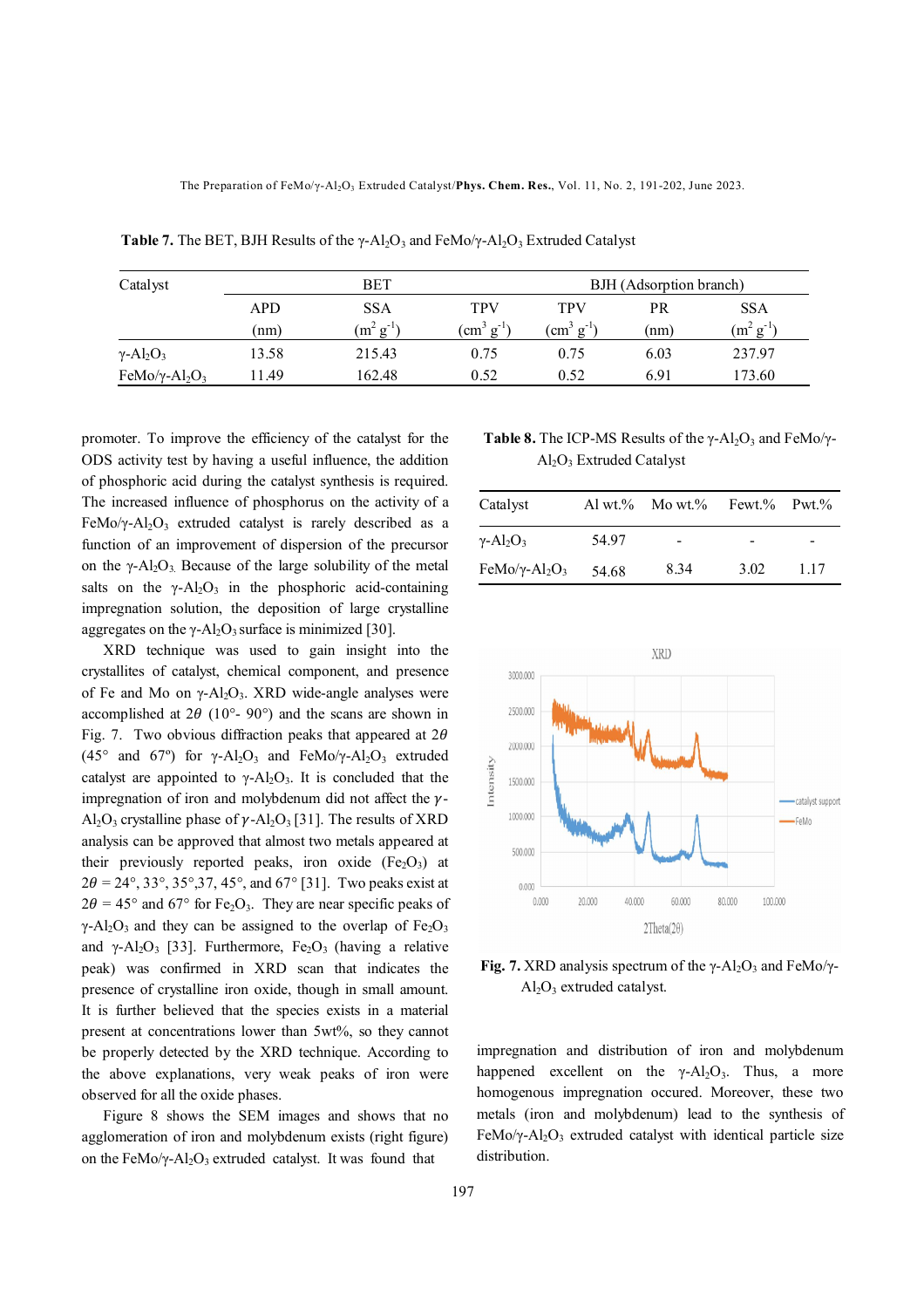Beshkoofeh/**Phys. Chem. Res.**, Vol. 11, No. 2, 191-202, June 2023.



Fig. 8. SEM Images of the  $\gamma$ - Al<sub>2</sub>O<sub>3</sub> (left) and FeMo/ $\gamma$ -Al<sub>2</sub>O<sub>3</sub> extruded catalyst (right).



**Fig. 9.** NH<sub>3</sub>-TPD analysis spectrum of the FeMo/γ-Al<sub>2</sub>O<sub>3</sub> extruded catalyst.

Figure 9 shows the NH<sub>3</sub>-TPD pattern of the FeMo/ $\gamma$ - $Al_2O_3$  extruded catalyst. For FeMo/y- $Al_2O_3$  extruded catalyst, the spectrum showed two well determined peaks at 420 °C and 880 °C. The results of this part showed that two kinds of adsorption sites for NH3-TPD were present on

the FeMo/ $\gamma$ -Al<sub>2</sub>O<sub>3</sub> extruded catalyst. The peak at the temperature of 880 °C is owing to the release of  $N_2$  and  $H_2$ from the decomposition of NH3. The peak at the temperature of 420 °C is owing to the release of the adsorbed NH<sub>3</sub> from *γ*-Al<sub>2</sub>O<sub>3</sub> and shows strong acidic sites.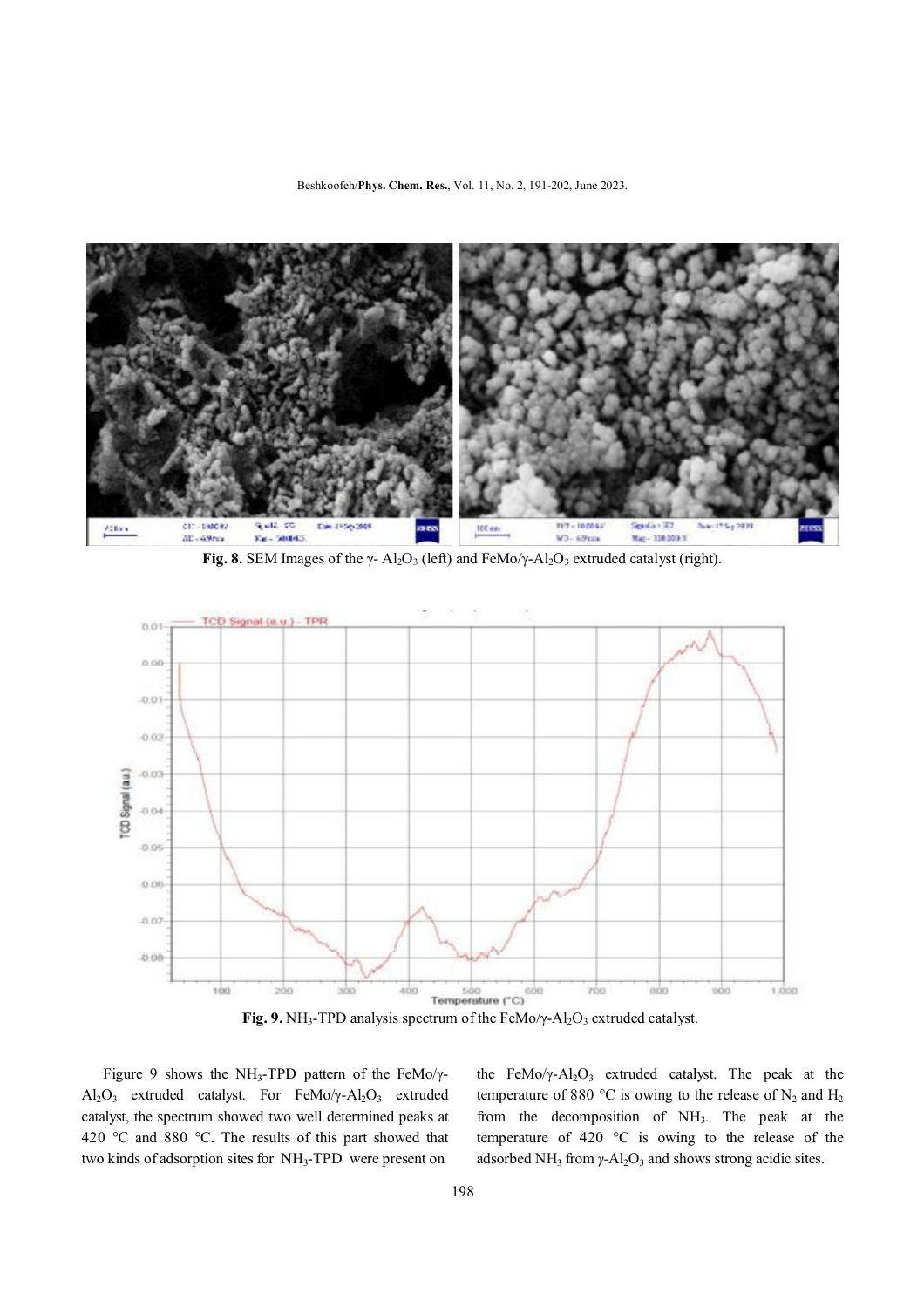## **The Effect of the Oxidant Agent Quantity on ODS Activity Test**

Hydrogen peroxide  $(H_2O_2)$  as an oxidant was used for the ODS activity test of light oil naphtha. By using  $H_2O_2$ , two phases as an aqueous polar phase including an oil nonpolar phase and the oxidant were cleared. As a result, mass transfer challenges can happen to make the ODS more hard by the separation of the reactants [34]. The quantity of  $H_2O_2$  consumed could also be one of the important parameters that influence the ODS activity test [35-37]. For economic and environmental challenges, reducing the quantity of  $H_2O_2$  is a purpose in the improvement of the ODS activity test. When the  $H_2O_2$  quantity was under 1 ml, small significant sulfur removal occurred. When the  $H_2O_2$ quantity was between 1-2 ml, sulfur removal is significantly increased. This high quantity of  $H_2O_2$  could be explained, not only by the initial sulfur content, but also by the nature of the light oil naphtha used requiring high  $H_2O_2$  quantity because of side reactions that can happen, such as oxidation of aromatic hydrocarbons. Thus, according to the economic and environmental aspects, 1 ml  $H_2O_2$  was selected as the best and optimum quantity of the oxidant.

### **The Effect of the FeMo/γ-Al2O3 Extruded Catalyst Quantity on the ODS Activity Test**

 The improvement conditions are favorable using developed heterogeneous catalytic systems because of the catalyst's excellent performance and separation. The main important factors must be taken into regard when it gains to low sulfur of light oil naphtha. Firstly, light oil naphtha has medium viscosity, accordingly, the conditions of mixing are very important to affirm a through the mixed system. The ODS activity test was done in the presence of FeMo/γ- $Al_2O_3$  extruded catalyst and  $H_2O_2$ . This paper concentrated on the ODS activity test of light oil naphtha with 250 ppm sulfur content, catalysts mostly have one impressive phase such as transition metals which are impregnated on extruded  $y - A_1 Q_3$  with a large specific surface area [38]. Among transition metals, the molybdenum [39] was applied as an active metal and iron was used as a promoter. Because of economic and environmental challenges, reducing the quantity of FeMo/ $\gamma$ -Al<sub>2</sub>O<sub>3</sub> catalyst is a target for the improvement of ODS activity. When the quantity of FeMo/ $\gamma$ -Al<sub>2</sub>O<sub>3</sub> extruded catalyst was below 1 g, it was seen

no remarkable sulfur removal. Indeed, when the quantity of FeMo/y-Al<sub>2</sub>O<sub>3</sub> extruded catalyst was between 1-2 g, it was seen considerable sulfur removal. So, regarding the economic and environmental aspects, 1 g was the best quantity of FeMo/γ-Al<sub>2</sub>O<sub>3</sub> extruded catalyst.

#### **The Reaction Time Effect on the ODS Activity Test**

 The reaction time is one of the main and important factors of the ODS activity test. The reaction time was investigated between 50 and 120 min in six ODS activity tests [24]. Table 5 shows the results of the ODS activity tests. According to Table 5, it has specified the best desulfurization of light oil naphtha in 100 min by using 1 ml  $H_2O_2$  and 1 g catalyst. This reaction time was often related to the multiple steps used for the addition of catalyst and oxidant with light oil naphtha. According to the results, sulfur removal has not remarkably reduced by increasing the reaction time to 100 min. So, 100 min was selected as the best ODS reaction time.

### **The Reaction Temperature Effect on ODS Activity Test**

 The reaction temperature is the other main factor in the ODS activity test that was investigated in this research. The reaction temperature of the ODS activity test is usually between 30 and 70 °C. Because of the low viscosity of the light oil naphtha, the high reaction temperature was not investigated. According to the ODS activity test results, sulfur removal was increased by increasing the reaction temperature from 30  $\degree$ C to 50  $\degree$ C. But by increasing the reaction temperature to more than 50 °C, had an inverse on sulfur removal [24].

Table 5 showed the obtained results of the catalytic ODS activity tests were done at different temperatures of light oil naphtha, taking into consideration the complexity and the higher viscosity of the gas oil mixture. Therefore, 50 °C was chosen as the optimum catalytic ODS temperature.

## **CONCLUSIONS**

 The HDS process is done at high pressure, high temperature, and consumes large amounts of hydrogen. Because of that, the HDS process is an expensive and not economical method. Therefore, in this research, the ODS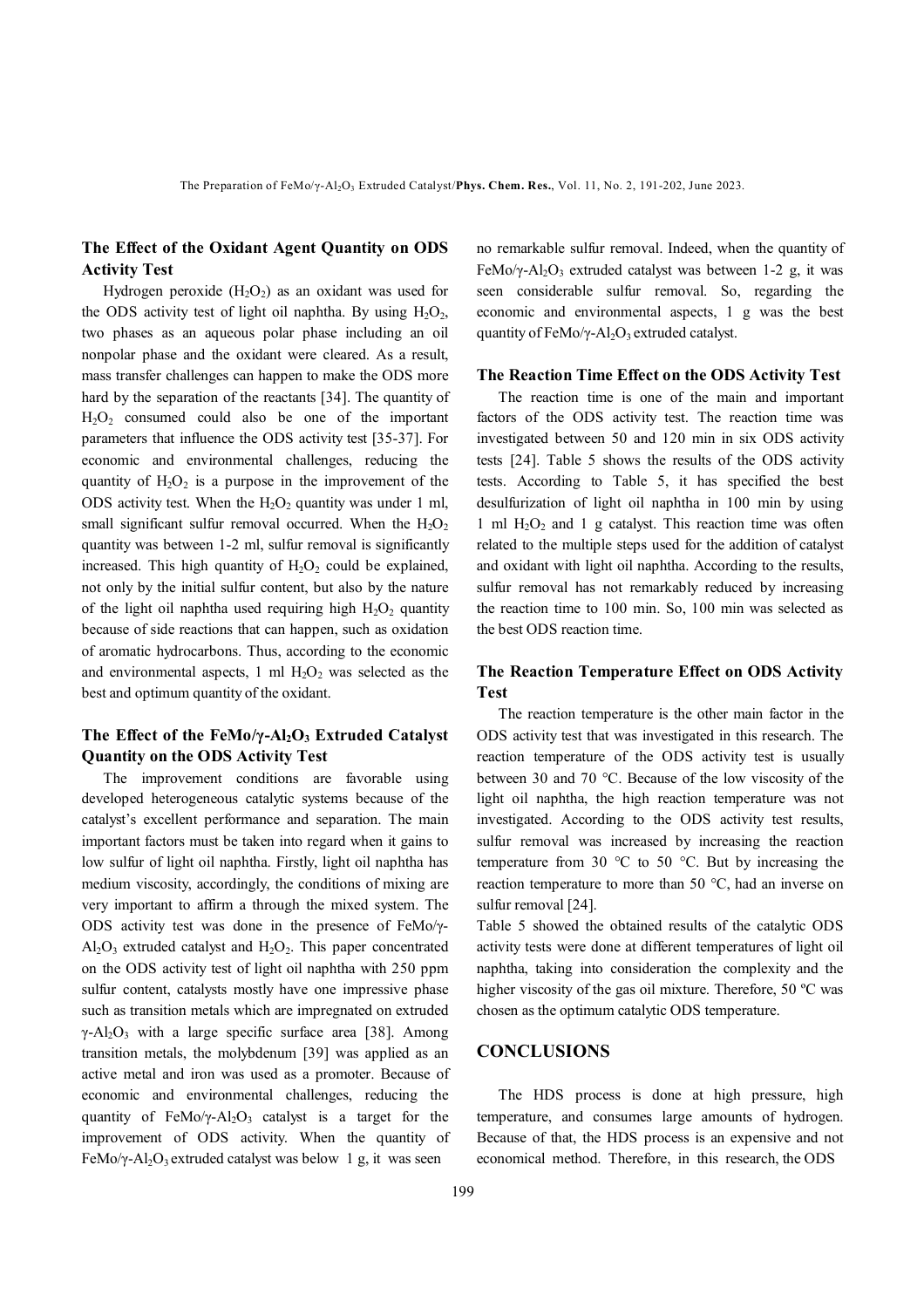process is introduced as an alternative to the HDS process and is investigated the ODS operating conditions. Firstly, 5%Fe10%Mo/*γ*-Al<sub>2</sub>O<sub>3</sub> extruded catalyst was synthesized as an ODS catalyst. The effect of the different quantities of  $H_2O_2$  and FeMo/ $\gamma$ -Al<sub>2</sub>O<sub>3</sub> extruded catalyst, time, and temperature on the ODS process were tested with light oil naphtha as feed (total sulfur 250 ppm). The results of these ODS activity tests showed that the best quantity of  $H_2O_2$ and FeMo/ $\gamma$ -Al<sub>2</sub>O<sub>3</sub> extruded catalyst were 1 ml and 1 g, respectively. According to the results of the ODS activity test, 100 min and 50 ºC were chosen as the best ODS operating conditions. With the best ODS condition, the total sulfur reached 45 ppm from 250 ppm. As the result of impregnated Mo and Fe on the  $\gamma$ -Al<sub>2</sub>O<sub>3</sub> catalyst support, the performance of the ODS catalyst was increased and caused to improve the ODS activity.

### **REFERENCES**

- [1] Ancheyta, J., Introduction of Deactivation of Heavy Oil Hydroprocessing Catalyst, Deactivation of Heavy Oil Hydroprocessing Catalyst, John Wiley & Sons, Inc., Hoboken, New Jersey, **2016**, 198-217.
- [2] Wan Abu Bakar, W.; Rusmidah, A.; Abdul Aziz, A.; Wan Mokhtar, W., The role of molybdenum oxide based catalysts on oxidative desulfurization of diesel fuel, *Modern Chem. Appl.,* **2015**, *3*, 1-3, DOI: 10.4172/2329-6798.1000150.
- [3] Saleh, T. A., Characterization, determination and elimination technologies for sulfur from petroleum: Toward cleaner fuel and a safe environment, *Trends in Enviro. Anal. Chem.,* **2020**, *25*, e00080, DOI: org/10.1016/j.teac.2020.e00080.
- [4] Akbari, A.; Omidkhah, M.; Toufighi Darian, J., Preparation and characterization of  $MoO<sub>3</sub>/Al<sub>2</sub>O<sub>3</sub>$ catalyst for oxidative desulfurization of diesel using H2O2: Effect of drying method and Mo loading, *World Academy of Sci., Eng. Tech. Int. J. Chem. Mol. Eng.*, **2012**, *6*, 567-570, DOI:org/10.5281/zenodo.1070635.
- [5] March, J., Reactions, Mechanisms, and Structure, Advanced Org. Chem., Wiley-Interscience, New York, **1992**, pp. 86-92.
- [6] Ramirez, L. F.; Murrieta, F.; Garcia-Gutierrez, J. L.; Saint Martin-Castan, R.; Martinez-Guerrero, M.;

Montiel-Pacheco, M.; Mata-Diaz, R., Desulfurization of middle distillates by oxidation and extraction process, *Pet. Sci. Tech.,* **2004**, *22*, 129-139, DOI: org/10.1081/LFT-120028528.

- [7] Te, M.; Fairbridge, C.; Ring, Z., Oxidation reactivities of dibenzothiophenes in polyoxometalate/ $H_2O_2$  and formic acid/ $H_2O_2$  system, oxidation reactivities of dibenzothiophenes in polyoxometalate/ $H_2O_2$  and formic acid/H2O2 system, *Appl. Catal. A* **2001**, *219*, 267-280, DOI: org/10.1016/S0926-860X(01)00699-8.
- [8] Speight, J. G., Introduction of Handbook of Refinery Desulfurization, Handbook of Refinery Desulfurization, CD & W, Inc. Laramie, Wyoming, **2016**, pp. 156-175.
- [9] Sundararaman, R.; Song, C., Catalytic oxidative desulfurization of diesel fuels using air in a two-step approach, *Ind. Eng. Chem. Res.,* **2014**, *53*, 1890-1899, DOI: 10.1021/ie403445f.
- [10] Wan Nur, A.; Mokhtar, W.; Azelee, W.; Abu Bakar, W., Catalytic oxidative desulfurization of diesel oil by  $Co/Mn/Al_2O_3$  catalysts-tert-butyl hydroperoxide (TBHP) system: preparation, characterization, reaction, and mechanism, *Clean Tech. Enviro*., **2014**, *6*, 1487-1497, DOI: 10.1007/s10098-014-0873-x.
- [11] Lippens, B. C.; Steggerda, J. J., Physical and Chemical Spector's of Adsorbents and Catalysts, Linsen (editors), Academic Press, London, **1970**, pp. 171-185.
- [12] Tawara, K.; Nishimura, T.; Iwanami, H., Ultra-deep hydrodesulfurization of kerosene for fuel cell system (Part 2), *J. Jpn. Pet. Inst.,* **2000**, *43*, 114-120, DOI: 10.1627/jpi1958.43.114.
- [13] Hernandez-Maldonado, A. J.; Stamatis, S. D.; Yang, R. T.; He, A. Z.; Cannella, W., New sorbents for desulfurization of diesel fuels *via* pi complexation: Layered beds and regeneration, *Ind. Eng. Chem. Res.*, **2004**, *43*, 769-776, DOI: 10.1002/aic.10074.
- [14] Burtin, P.; Brunella, J.P.; Pijolat, M.; Soustell, M., Catalyst design progress and perspectives, *Appl. Catal.,* **1987**, *34*, 225-235, DOI: 10.1002/ pol.1989.140270912.
- [15] One, T.; Jacobsy, A., NEX XT Total Sulfur Process Analyzer, Elsevier, Amsterdam, **1983**, pp. 631-637.
- [16] Mikhail, S.; Zaki, T.; Khalil, L., Desulfurization by an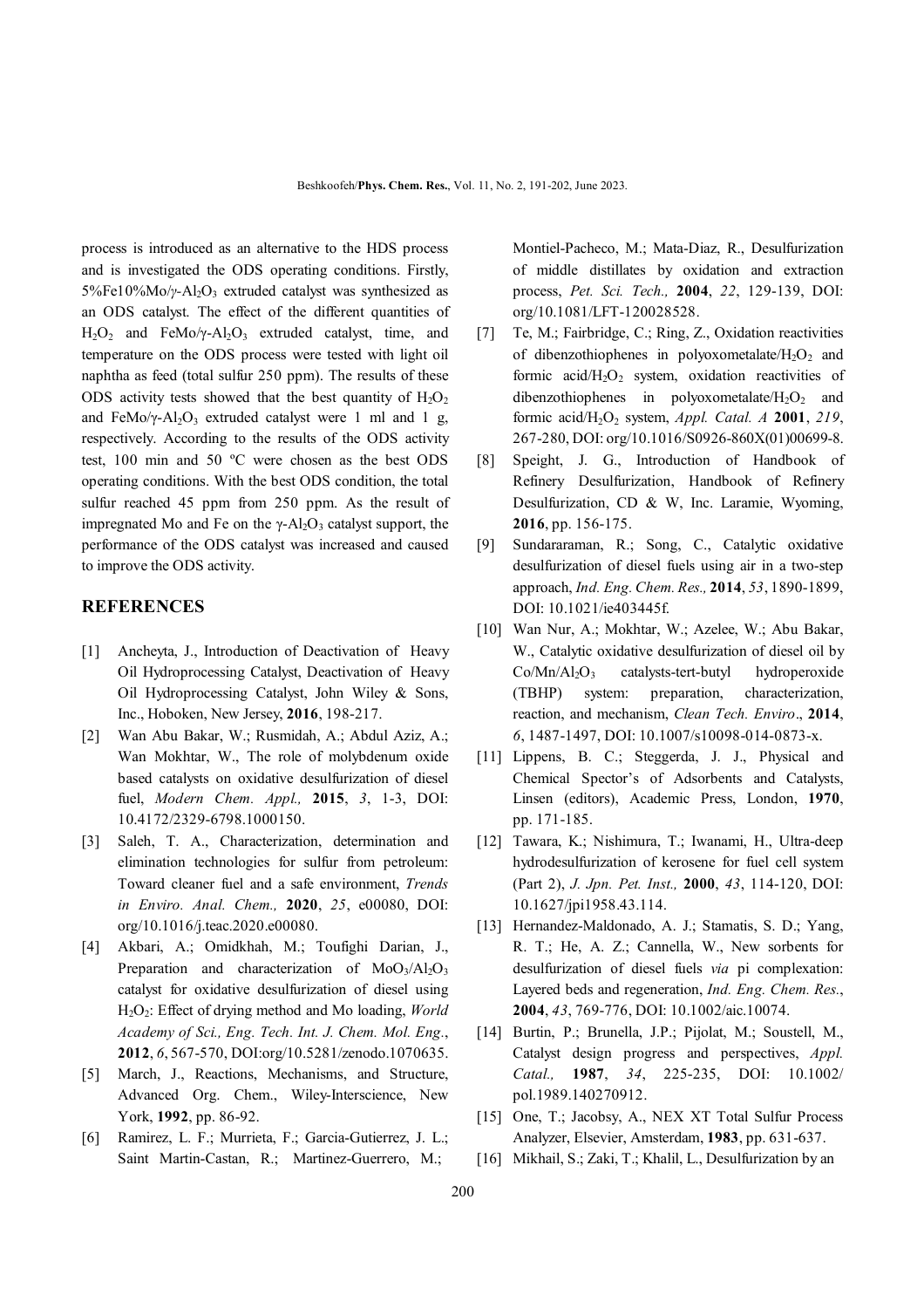The Preparation of FeMo/γ-Al<sub>2</sub>O<sub>3</sub> Extruded Catalyst/Phys. Chem. Res., Vol. 11, No. 2, 191-202, June 2023.

economical adsorption technique, *Appl. Catal. A: Gen.,* **2002**, *227*, 265-278, DOI:org/10.1016/S0926- 860X(01)00937-1.

- [17] Slater, P.; Johnson, B.; Kidd, D., Phillips' S Zorb-Diesel sulfur removal technology, NPRA Annual Meeting, **2000**.
- [18] Gislason, J., Phillips Sulfur-Removal Process Nears Commercialization, *Oil Gas J.,* **2002**, *99*, 74, DOI: 86.55.645.
- [19] Absi-Halabi, M.; Stanislaus, A.; Al-Zaid, H., Effect of acidic and basic vapors on pore size distribution of alumina under hydrothermal conditions, *Appl. Catal. A: General*, **1993**, *101*, 117-128, DOI: 10.1016/0926- 860X(93)80142-D.
- [20] Solemani, M.; Bassi, A., Biodesulfurization of refractory organic sulfur compounds in fossil fuels, *Biotech. Adv*., **2007**, *25*, 570-596, DOI: 10.1016/ j.biotechadv.2007.07.003.
- [21] Sharma, N. K.; Tickell, M. D.; Anderson, J. L.; Kaar, J.; Pino, V.; Wicker, R. F.; Armstrong, D. W.; Davis, J. H.; Russell, A. J., Do ion tethered functional groups affect IL solvent properties? The case of sulfoxides and sulfones, *Chem. Commun*., **2006**, *8*, 646-648, DOI: 10.1039/B514832D.
- [22] Wang, J. J.; Pei, Y. C.; Zhao, Y.; Hu, Z. G., Recovery of amino acids by imidazo1ium based ionic liquids from aqueous media, *Green. Chem.,* **2005**, *7*, 196-202, DOI: 10.1039/B415842C.
- [23] Moaseri, E.; Shahsavand, A.; Bazubandi, B., Microwave-assisted oxidative desulfurization of sour natural Gas condensate *via* combination of sulfuric and nitric acids, *Fuels*, **2014**, *28*, 825-831, DOI: 10.1021/ef4018515.
- [24] Beshkoofeh, S.; Ghalami-Choobar, B.; Shahidian, Z.; Khosharay, S., Preparation, characterization, and kinetics model of MoCo/γ-Al<sub>2</sub>O<sub>3</sub> catalysts for oxidative desulfurization of light naphtha, *Iran. J. Chem. Chem. Eng*., **2020**, *40*, DOI: 10.30492/ IJCCE.2020.127829.4161.
- [25] Beshkoofeh, S.; Ghalami-Choobar, B.; Shahidian, Z., Optimization of oxidative desulfurization process of light cycle oil with NiMo/γ -Al<sub>2</sub>O<sub>3</sub> catalyst, *Phys. Chem. Res.*, **2021**, *10*, DOI: 10.22036/ pcr.2021.285150.1917.
- [26] Terili, A. A., Guminaraes, I., Castro, G. M. M., Goncavales, M., Iron and molybdenum mixed oxide supported on Al-PILC for the catalytic oxidative desulfurization of dibenzothiophene in simulated diesel fuel, *Env. Sci. Poll. Res.*, **2020**, *27*, 13-28, DOI: 10.1007/s11356-020-07961-8. *Fuel Proc. Tech*., **2012**, *101*, 78-84, DOI:10.1016/j.fuproc.2012.04.004.
- [27] Syakila Mohd Nazmi, N. A.; Abdul Razak, F. I.; Wan Abu Bakar, W. A.; Mohamad Ibrahim, M. N.; Adam, F.; Yahaya, N.; Mat Rosid, S. J.; Shukri, M. N.; Wan Abdullah, W. A., Catalytic oxidative desulfurization over  $Co/Fe-γAl<sub>2</sub>O<sub>3</sub>$  catalyst: performance, characterization and computational study, *Enviro. Sci. Poll. Res*., **2022**, *29*, 1009-1020, DOI: 10.1007/s11356-021-15733-1.
- [28] Lopez Luna, M.; .Taboada-Ortega, M. A.; Alvarez-Amparán, M. A.; Cedeño-Caero, L., Effect of iron incorporation on W based catalysts for oxidative desulfurization of dibenzothiophene compounds, *Catal. Today*, **2021**, In Press, DOI: 10.1016/ j.cattod.2021.08.007
- [29] Wenwu, Zh.; Yanan, Zh.; Xiujuan, T.; Yasong, Zh.; Qiang, W.; Sijia, D., Effects of gallium addition to mesoporous alumina by impregnation on dibenzothiophene hydrodesulfurization performances of the corresponding NiMo supported catalysts, *Fuel*, **2018**, *228*, 152-163, DOI: 10.1016/j. fuel.2018.04.084.
- [30] Bergwerff, J. A.; Van de Water, L. G. A.; Visser, T., Peinder, P.; Leliveld, B. R. G.; Jong, K. P.; Weckhuysen, B. M., Spatially resolved raman and UV-Vis-NIR spectroscopy on the preparation of supported catalyst bodies: Controlling the formation of  $H_2PMO_{11}CoO_{40} - 5$  inside  $Al_2O_3$  pellets during impregnation, *Chem. Eur. J*., **2005**, *11*, 4591-4601, DOI: 10.1002/chem.200500116.
- [31] Choi, J., Yoo, K. S., Kim, S. D., Park, H. K., Chul-Woo Nam, C. W., Jinsoo Kim, J., Synthesis of mesoporous spherical g- $Al<sub>2</sub>O<sub>3</sub>$  particles with varying porosity by spray pyrolysis of commercial boehmite, *J. Ind. Eng. Chem*., **2017**, *56*, 151-156, DOI: org/10.1016/j.jiec.2017.07.007.
- [32] Yaseen, M.; Shoukat, A.; Rahman, A.; Ur Rashid, H.; Waqas, A., Oxidative desulfurization of